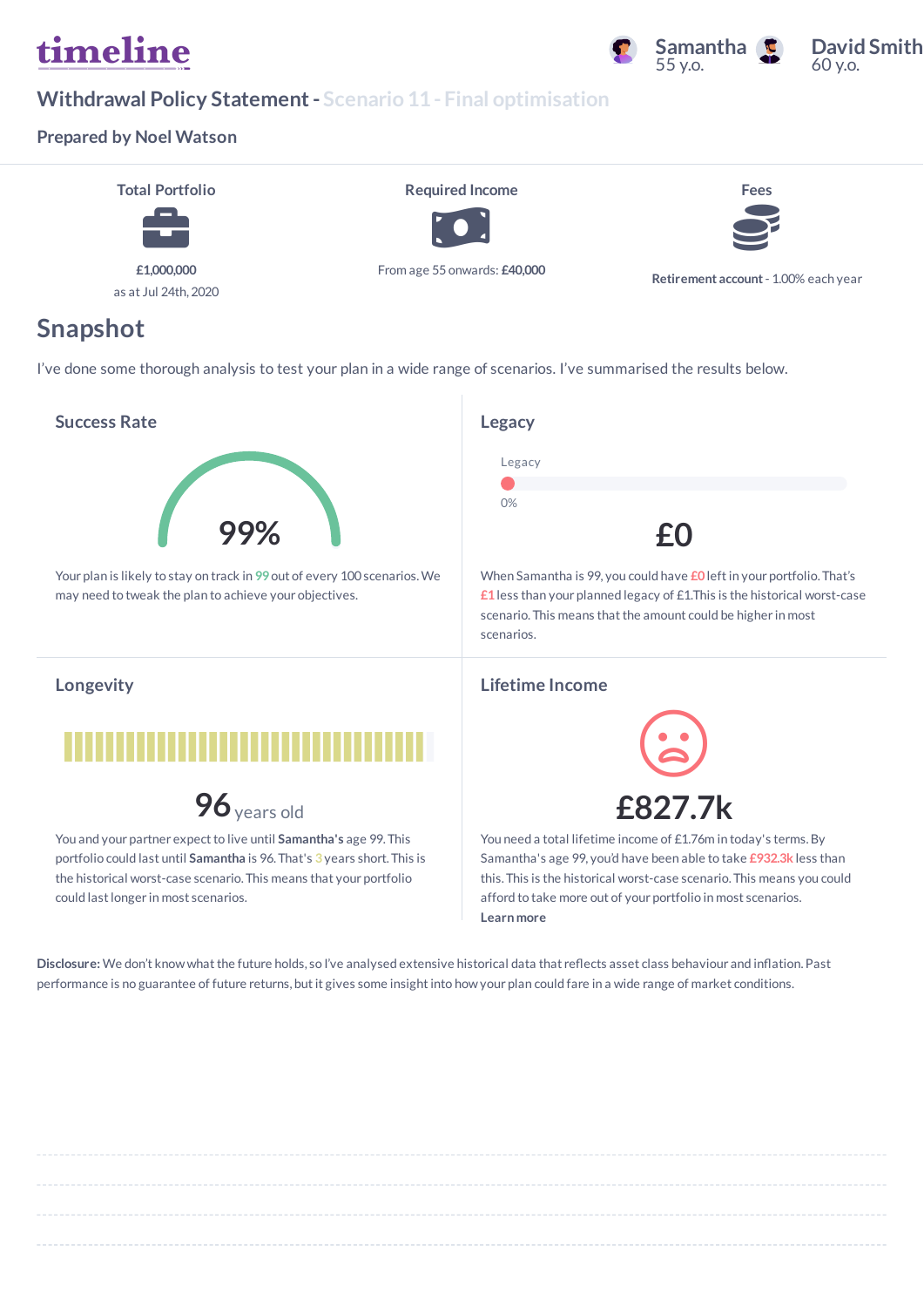# **Withdrawal Strategy**

| <b>Account Name</b>                | Value      | <b>Assumed</b><br><b>Account Tax</b>                                                                                                                     | <b>Assumed</b><br>Income Tax <sup>*</sup> | <b>Fees</b>       |  |  |  |
|------------------------------------|------------|----------------------------------------------------------------------------------------------------------------------------------------------------------|-------------------------------------------|-------------------|--|--|--|
| <b>Retirement account</b>          | £1,000,000 | 0%                                                                                                                                                       | 0%                                        | Variable: 1% yr.* |  |  |  |
|                                    |            |                                                                                                                                                          |                                           | Fixed: £0 yr.     |  |  |  |
| * Income Tax is paid on withdrawal |            | *Variable fees are a percentage of the total balance. They are deducted at the end of each month.                                                        |                                           |                   |  |  |  |
| Withdrawal needed                  |            | Your gross income (without fees) each year will be:<br>From age 55 onwards: £40,000                                                                      |                                           |                   |  |  |  |
| <b>Legacy Goal</b>                 |            | £1                                                                                                                                                       |                                           |                   |  |  |  |
| Inflation adjustment               |            | We adjust your withdrawals for inflation each year except after a negative portfolio return.                                                             |                                           |                   |  |  |  |
|                                    |            | To make sure you can sustain your lifestyle and withdrawal objectives over the long-term we<br>recommend the following:                                  |                                           |                   |  |  |  |
| Ongoing withdrawal adjustment      |            | a) If your withdrawal rate goes above 20% of your initial rate within the first 15 years<br>of retirement, we reduce your spending by 10%.               |                                           |                   |  |  |  |
|                                    |            | b) If your withdrawal rate drops lower than 20% of your initial rate within the first 15<br>years of retirement, we can raise your spending rate by 10%. |                                           |                   |  |  |  |

#### **Conrmation that you understand and agree**

I acknowledge that I have read and understood this Withdrawal Policy Statement. Specifically, I realise that there may be times that I will be advised to freeze or reduce the amount I withdraw and that there is a risk the portfolio could run out of money. The aim is to maintain my portfolio's long-term sustainability.

**NAME SIGNATURE DATE**

**PARTNER NAME SIGNATURE DATE**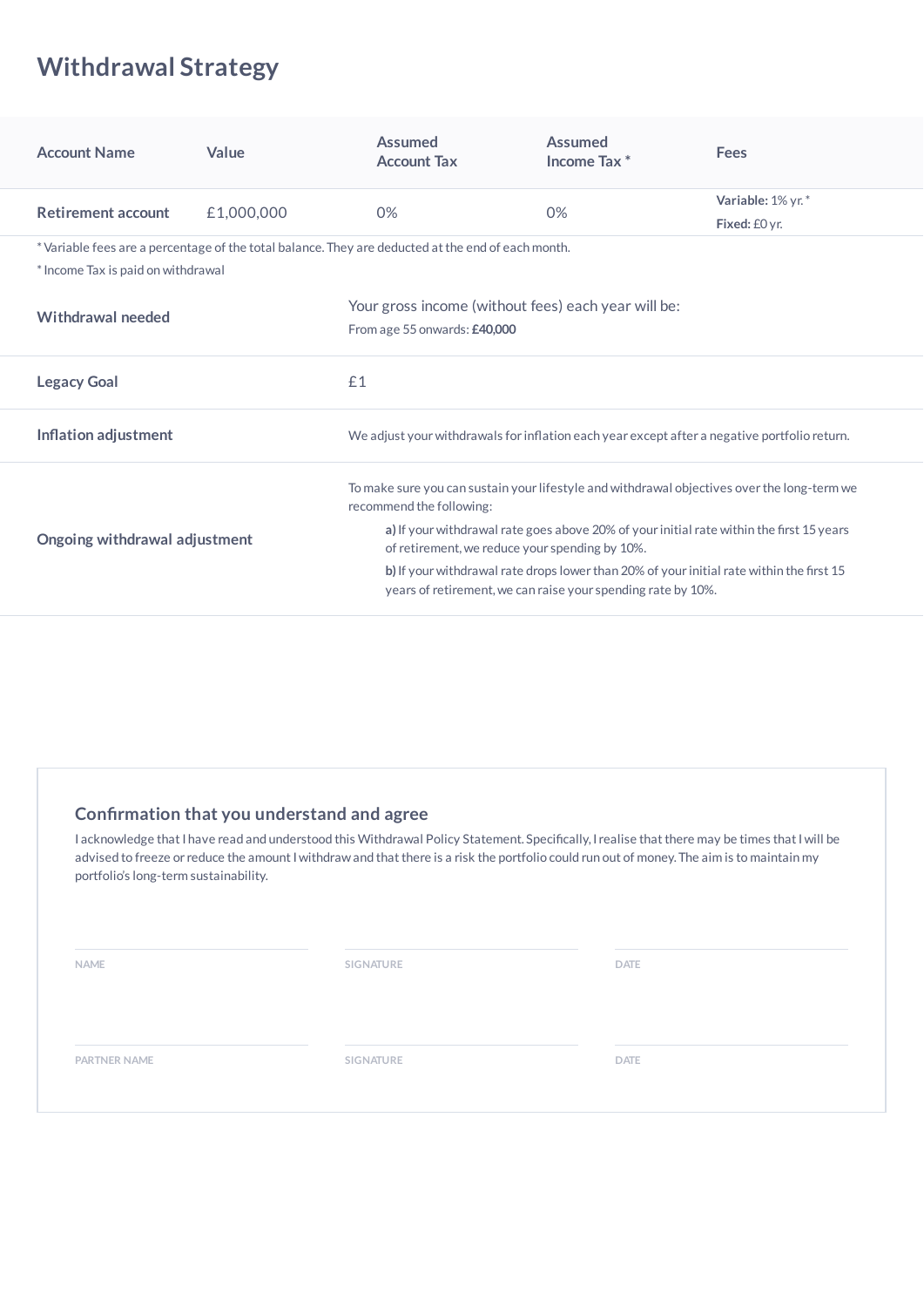# **Investment Strategy**

| 60% |
|-----|
| 40% |
|     |

We sell assets evenly based on the portfolio allocation.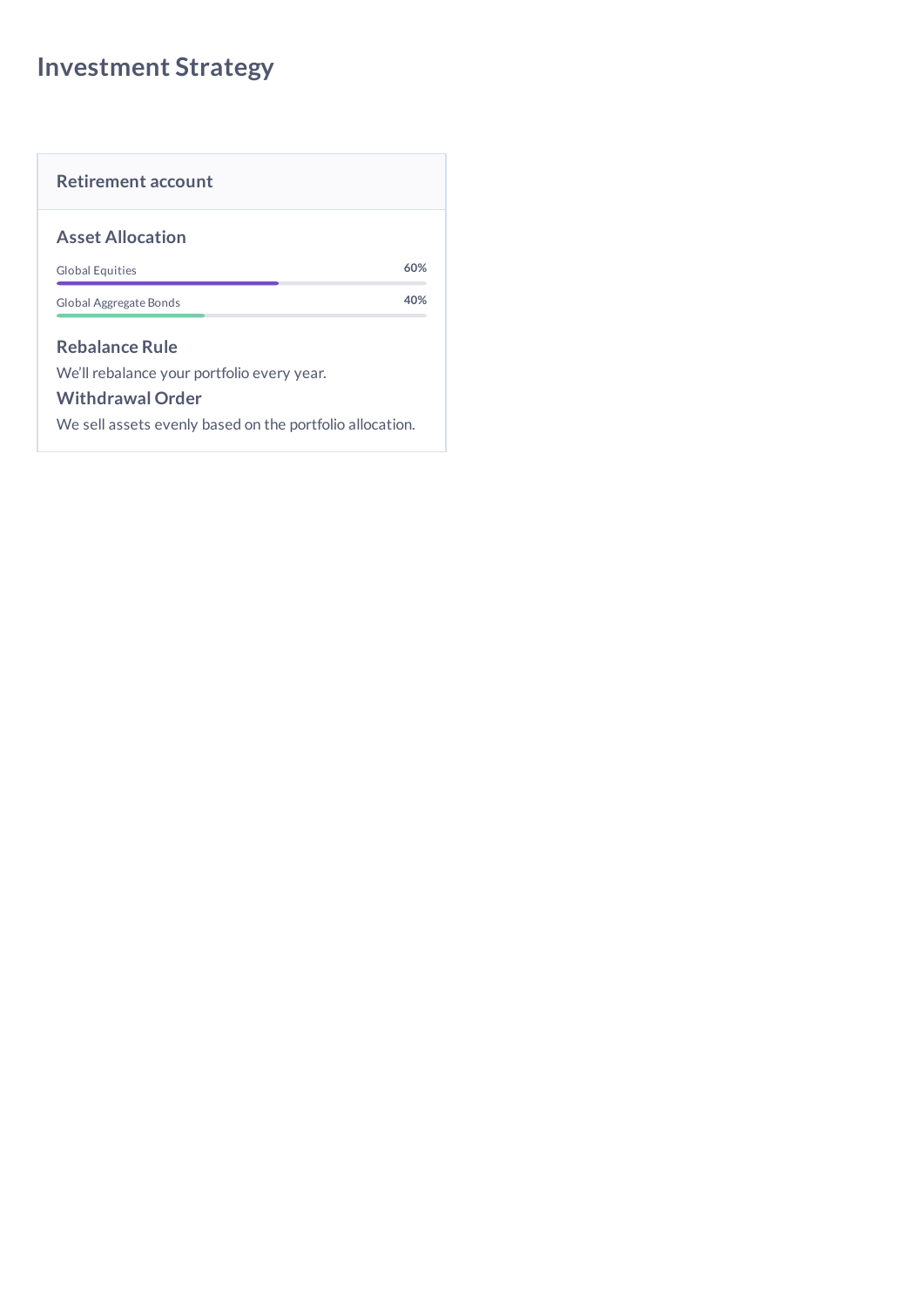# **Guiding Principles**

We agreed that the best way to create a retirement investing plan is:

- 1. Identify your goal
- 2. Create a plan to achieve the goal
- 3. Create a portfolio

The objective of the portfolio is to execute the plan.

- Our overall philosophy of investment advice is goal-focused and planning-driven. This is different to a market-focused and  $\bullet$ current-events-driven approach.
- We never forecast the economy, attempt to time the markets, or predict which market sectors will 'outperform' others over the next block of time. We're nancial planners not fortune-tellers.
- Our essential principles of portfolio management are as follows:
	- 1. The performance of a portfolio relative to a benchmark is largely irrelevant to long-term financial success
	- 2. The only benchmark we should follow is whether you're on track to achieve your financial goals
	- 3. We measure risk as the probability that you won't achieve your goals
	- 4. The investing objective is to minimise that risk

We've agreed to review our overall investment and withdrawal strategy regularly. However, as long as your goals don't change in the interim, we don't expect to materially change your portfolio.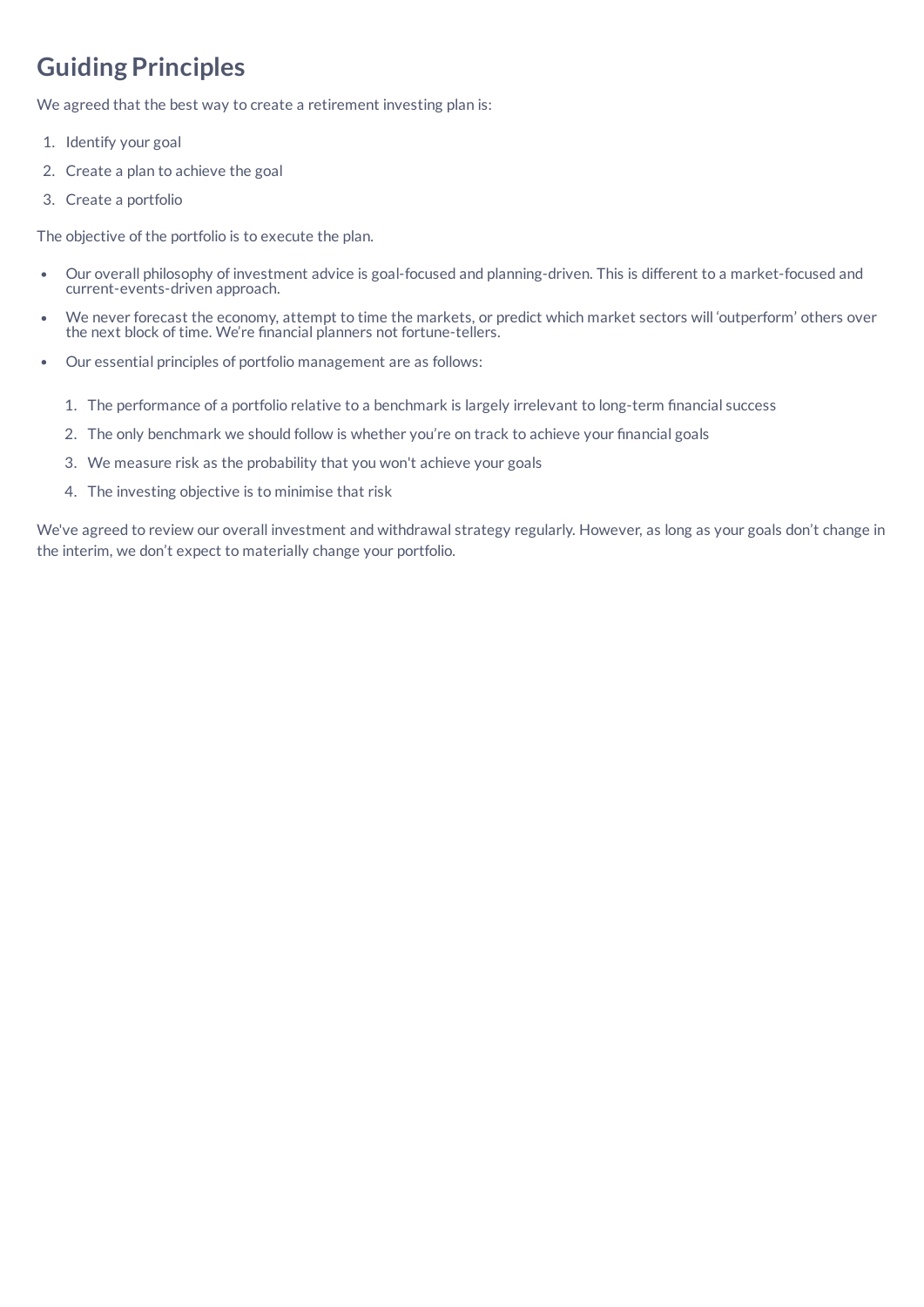### **Sustainable Withdrawal Illustration**

The figure below is the historical maximum sustainable income. This is the highest amount of income you could have taken without running out of money within 44 years of each start date.

We don't know what the future holds, so we use a wide range of historical market conditions to help us decide a withdrawal approach for you that has a high probability of success.



Required Income: The income you want to take from your portfolio.

- Ω **Maximum Sustainable Withdrawal:** This is the highest amount of income you could have taken without running out of money within 44 years, based on the historical scenarios.
- **Best:** This is the best scenario
- **Worst:** This is the worst scenario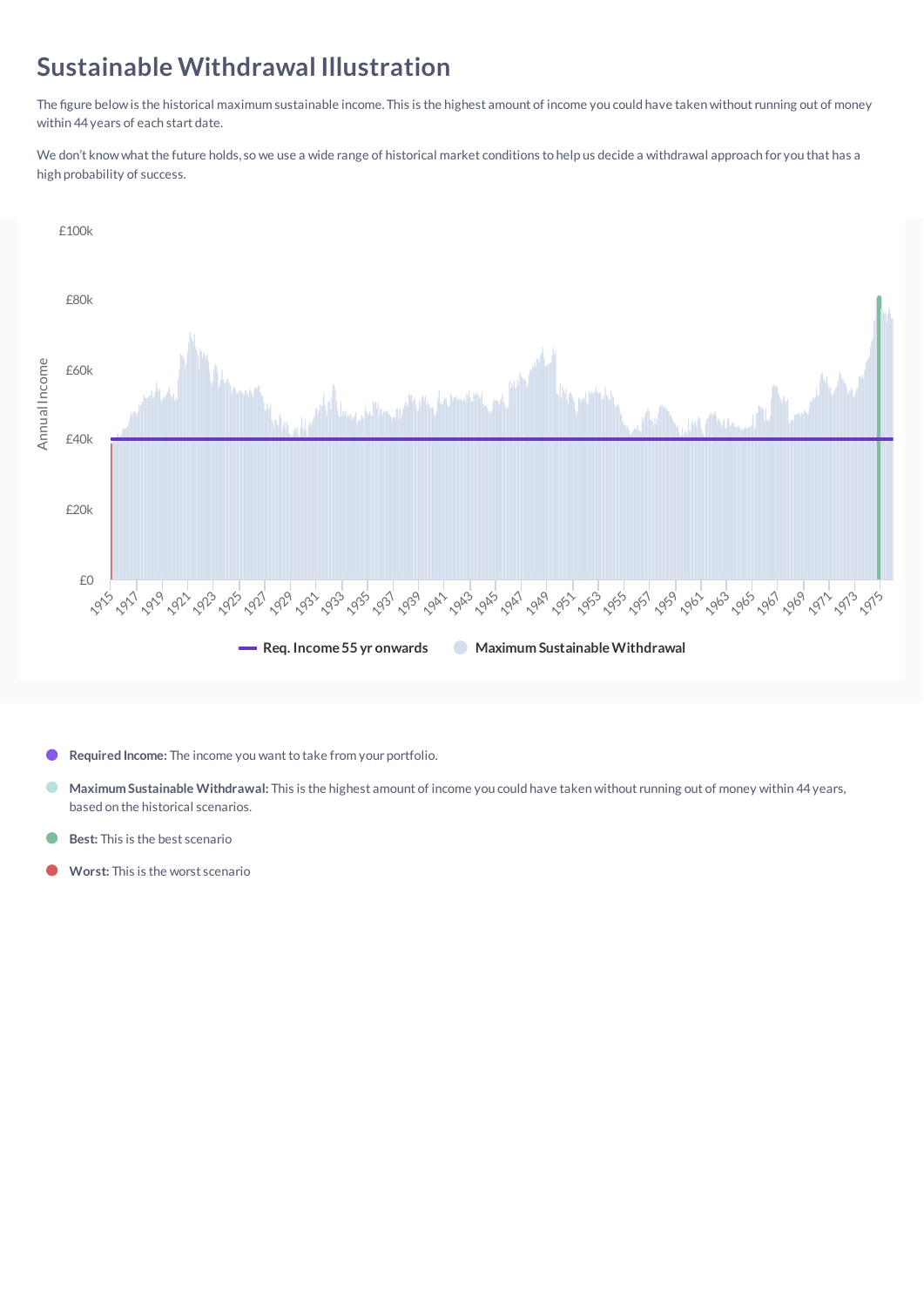# **Balance Illustration**

Here are two views of the portfolio balance under various historical market scenarios. The real balance has been adjusted to take account of inflation. The nominal balance has not.

Some market conditions are better than others. Ideally, your plan should be able to survive severe market conditions. We don't know what the future holds, you may need to make changes to your plan along the way



Median: This is the 50th percentile or median scenario, with relatively modest inflation and good sequence of return.

**Worst:** This is the worst scenario.

Likely: This range of outcomes represent the 30th to 70th percentile scenarios.  $\bigcirc$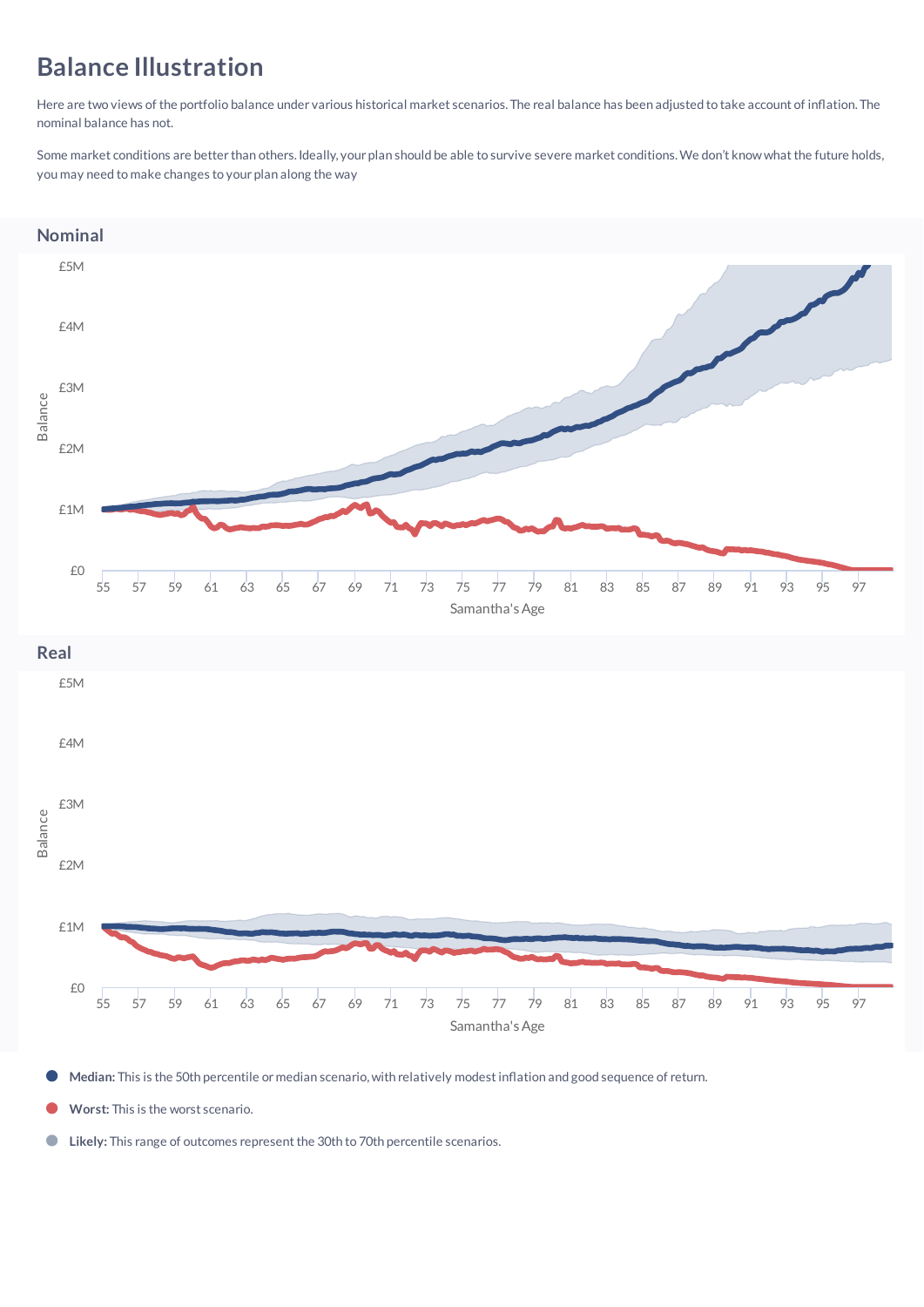### **Income Illustration**

Here are two views of the annual income you could have taken under various historical market scenarios. The real income has been adjusted to take account of inflation. The nominal income has not.

Some market conditions are better than others .Ideally your plan should be able to survive severe market conditions.We may need to adjust your income, depending on future market conditions and inflation. But, we'll aim to keep changes to a minimum

#### **Nominal (Gross)**



Median: This is the 50th percentile or median scenario, with relatively modest inflation and good sequence of return.

**Worst:** This is the worst scenario.

Likely: This range of outcomes represent the 30th to 70th percentile scenarios.  $\bigcirc$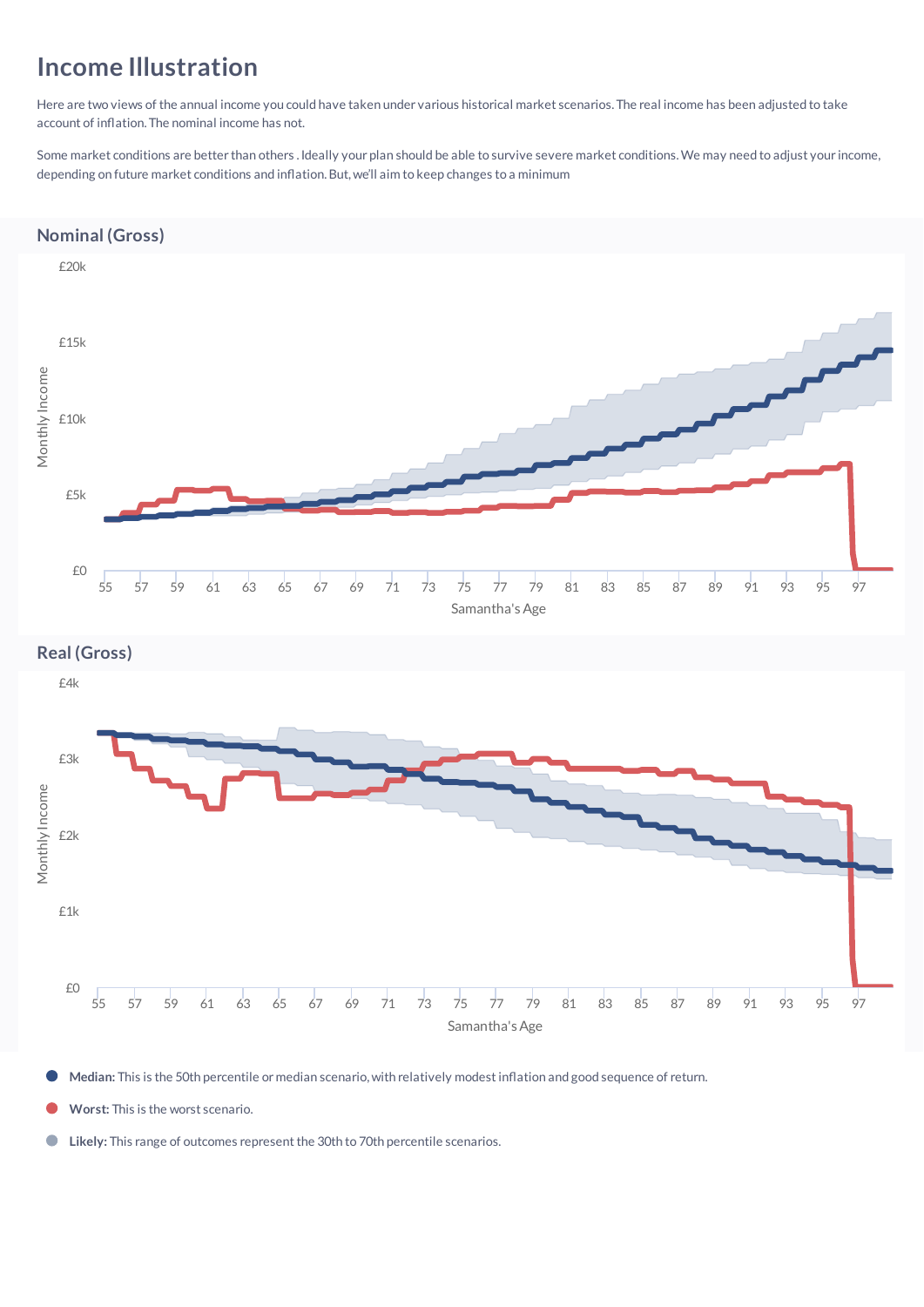# **Longevity Illustration**

This analysis shows your chances of living until a given age, and the odds of your portfolio lasting that long! Your portfolio would have lasted at least until your 99th birthday in 99% of historical market scenarios.



**Portfolio Success Rate:** This estimates the percentage of historical scenarios in which the portfolio lasted for a given number of years.  $\bullet$ 

**Longevity-Adjusted Success Rate:** This shows the chances of the portfolio lasting until a given age, given your chances of living thatlong.